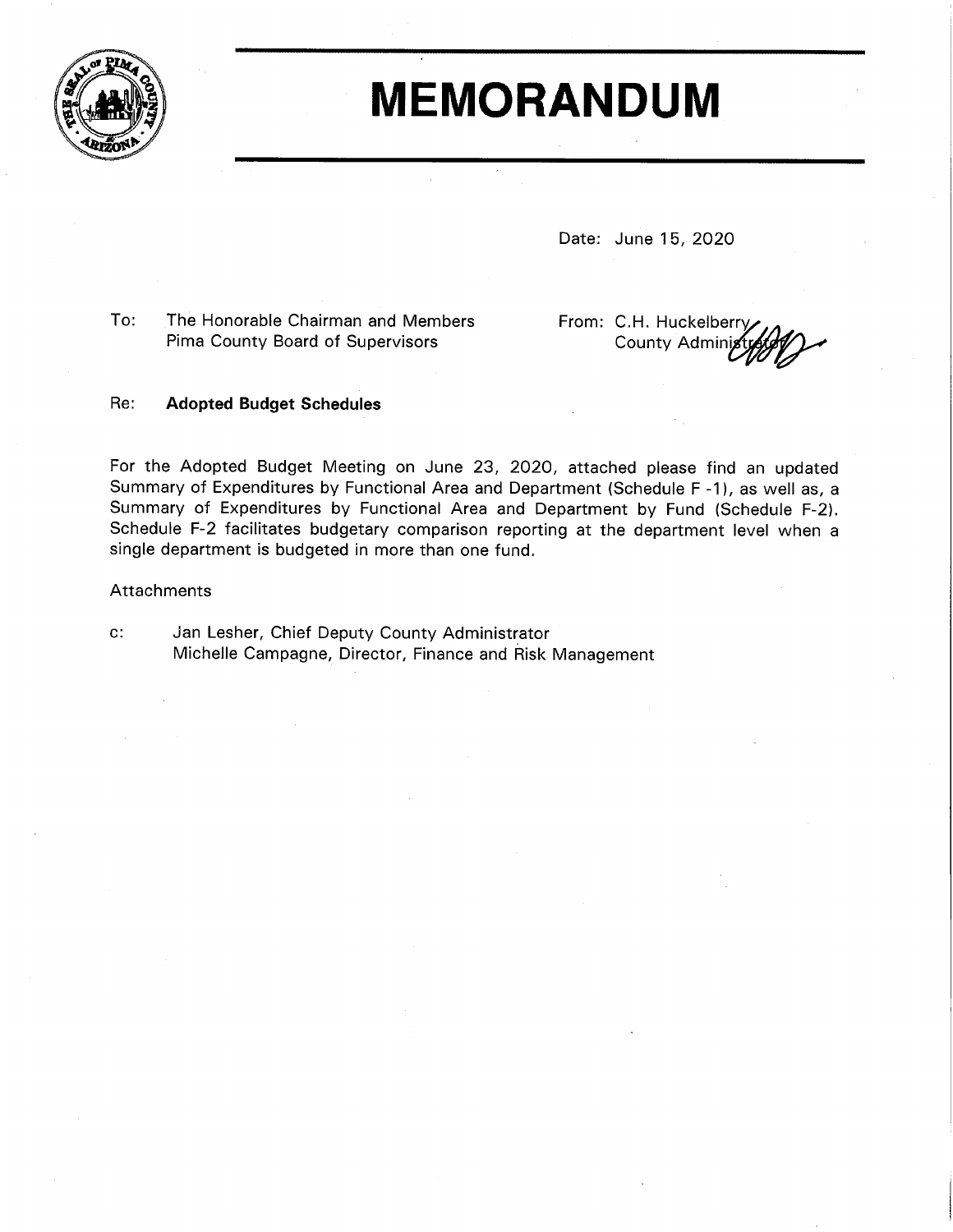| Adopted<br><b>Adopted</b><br><b>Expense</b><br><b>Estimated</b><br><b>Expenditures/ Adjustments</b><br>Expenditures/<br><b>Expenditures/</b><br><b>Expenses</b><br>Approved<br><b>Expenses</b><br><b>Expenses</b><br>2020/2021**<br>2019/2020<br>2019/2020<br>2019/2020*<br><b>Functional Area/Department</b><br><b>GENERAL GOVERNMENT SERVICES</b><br>Analytics & Data Governance<br>2,634,858<br>2,281,501<br>2,918,459<br>8,075,580<br>8,067,061<br>Assessor<br>8,075,580<br><b>Board of Supervisors</b><br>2,636,127<br>2,395,615<br>2,456,449<br><b>County Administrator</b><br>8,952,821<br>8,239,658<br>8,963,658<br>Clerk of the Board<br>1,672,325<br>1,693,493<br>1,620,373<br>Elections<br>6,531,701<br>6,556,415<br>6,471,427<br><b>Facilities Management</b><br>33,730,517<br>31,732,192<br>34,597,202<br>Finance & Risk Management<br>16,612,399<br>15,938,321<br>15,810,471<br>$\blacksquare$<br><b>Finance Contingency</b><br>11,575,044<br>70,365,008<br>57,090,962<br><b>Finance Debt Service</b><br>106,991,382<br>107,861,884<br>118,515,443<br>Finance Non Departmental<br>68,736,484<br>68,736,484<br>88,431,939<br>$\overline{\phantom{a}}$<br><b>Finance General Government Revenue</b><br>113,550<br>173,550<br>116,000<br><b>General Government Services Administration</b><br>365,710<br>184,827<br>$\overline{a}$<br><b>Human Resources</b><br>3,561,841<br>4,219,303<br>4,001,558<br>Information Technology<br>13,181,748<br>16,402,755<br>14,640,641<br>Office of Emergency Management & Homeland Security<br>2,260,441<br>1,867,717<br>1,919,857<br>$\blacksquare$<br>Procurement<br>2,545,285<br>2,532,334<br>2,615,766<br>Recorder<br>6,854,350<br>6,854,350<br>7,449,820<br>Rocking K South CFD<br>100,000<br>100,000<br>100,000<br>$\blacksquare$<br>2,970,019<br>2,533,995<br>2,875,560<br>Treasurer<br>Wireless Integrated Network<br>3,086,138<br>3,026,682<br>2,797,780<br>$\blacksquare$<br>TOTAL GENERAL GOVERNMENT SERVICES<br>299,078,121<br>350,680,098<br>396,662,191<br>$\overline{\phantom{a}}$<br><b>COMMUNITY RESOURCES</b><br>Community Development & Neighborhood Conservation<br>12,323,774<br>12,010,382<br>Community & Economic Development Administration<br>833,383<br>918,152<br>905,387<br><b>Communications and Graphic Services</b><br>2,176,642<br>2,174,749<br>2,185,284<br>Community and Workforce Development<br>46,455,002<br>Community Services, Employment & Training<br>27,382,198<br>31,483,333<br><b>Attractions &amp; Tourism</b><br>1,566,162<br>1,492,063<br>1,699,006<br>Grants Management & Innovation<br>5,403,472<br>5,341,449<br>72,726,917<br>Stadium District-Kino Sports Complex<br>9,071,755<br>8,780,162<br>8,360,130<br>$\blacksquare$<br>County Free Library<br>40,763,222<br>42,950,297<br>43,111,317<br>School Superintendent<br>5,682,583<br>5,727,755<br>5,052,975<br>$\overline{\phantom{a}}$<br><b>TOTAL COMMUNITY RESOURCES</b><br>107,237,894<br>109,004,659<br>180,334,998<br>$\blacksquare$<br><b>HEALTH SERVICES</b><br><b>Behavioral Health</b><br>44,760,145<br>44,922,488<br>28,463,879<br><b>Medical Examiner</b><br>4,584,438<br>4,503,836<br>4,725,993<br>$\blacksquare$<br>Health<br>28,838,114<br>22,656,827<br>29,833,299<br>Pima Animal Care<br>12,633,726<br>12,360,583<br>12,018,383<br>90,816,423<br>75,041,554<br><b>TOTAL HEALTH SERVICES</b><br>84,443,734<br><b>JUSTICE &amp; LAW</b><br>Clerk of the Superior Court<br>12,249,756<br>12,057,335<br>11,903,159<br>Constables<br>1,666,425<br>1,676,016<br>1,579,793<br>Justice Court Ajo<br>764,288<br>772,035<br>730,545<br>Justice Court Green Valley<br>603,995<br>641,725<br>598,095<br>Justice Court Tucson<br>9,445,554<br>9,535,554<br>9,161,495<br>Juvenile Court<br>31,330,095<br>31,066,685<br>28,361,231<br><b>County Attorney</b><br>40,373,541<br>36,869,128<br>37,095,455<br><b>Public Defense Services</b><br>33,239,587<br>32,677,718<br>32,958,568<br><b>Superior Court</b><br>54,590,896<br>54,860,872<br>52,344,371<br>Sheriff<br>167,785,455<br>167,612,401<br>170,850,293<br>347,731,739<br><b>TOTAL JUSTICE &amp; LAW</b><br>352,087,322<br>345,583,005<br>$\overline{\phantom{a}}$ |  |  | Proposed |
|----------------------------------------------------------------------------------------------------------------------------------------------------------------------------------------------------------------------------------------------------------------------------------------------------------------------------------------------------------------------------------------------------------------------------------------------------------------------------------------------------------------------------------------------------------------------------------------------------------------------------------------------------------------------------------------------------------------------------------------------------------------------------------------------------------------------------------------------------------------------------------------------------------------------------------------------------------------------------------------------------------------------------------------------------------------------------------------------------------------------------------------------------------------------------------------------------------------------------------------------------------------------------------------------------------------------------------------------------------------------------------------------------------------------------------------------------------------------------------------------------------------------------------------------------------------------------------------------------------------------------------------------------------------------------------------------------------------------------------------------------------------------------------------------------------------------------------------------------------------------------------------------------------------------------------------------------------------------------------------------------------------------------------------------------------------------------------------------------------------------------------------------------------------------------------------------------------------------------------------------------------------------------------------------------------------------------------------------------------------------------------------------------------------------------------------------------------------------------------------------------------------------------------------------------------------------------------------------------------------------------------------------------------------------------------------------------------------------------------------------------------------------------------------------------------------------------------------------------------------------------------------------------------------------------------------------------------------------------------------------------------------------------------------------------------------------------------------------------------------------------------------------------------------------------------------------------------------------------------------------------------------------------------------------------------------------------------------------------------------------------------------------------------------------------------------------------------------------------------------------------------------------------------------------------------------------------------------------------------------------------------------------------------------------------------------------------------------------------------------------------------------------------------------------------------------------------------------------------------------------------------------------------------------------------------------------------------------------------------------------------------------------------------------------------------------------------------------------------------------------------------------------------------------------------|--|--|----------|
|                                                                                                                                                                                                                                                                                                                                                                                                                                                                                                                                                                                                                                                                                                                                                                                                                                                                                                                                                                                                                                                                                                                                                                                                                                                                                                                                                                                                                                                                                                                                                                                                                                                                                                                                                                                                                                                                                                                                                                                                                                                                                                                                                                                                                                                                                                                                                                                                                                                                                                                                                                                                                                                                                                                                                                                                                                                                                                                                                                                                                                                                                                                                                                                                                                                                                                                                                                                                                                                                                                                                                                                                                                                                                                                                                                                                                                                                                                                                                                                                                                                                                                                                                                            |  |  |          |
|                                                                                                                                                                                                                                                                                                                                                                                                                                                                                                                                                                                                                                                                                                                                                                                                                                                                                                                                                                                                                                                                                                                                                                                                                                                                                                                                                                                                                                                                                                                                                                                                                                                                                                                                                                                                                                                                                                                                                                                                                                                                                                                                                                                                                                                                                                                                                                                                                                                                                                                                                                                                                                                                                                                                                                                                                                                                                                                                                                                                                                                                                                                                                                                                                                                                                                                                                                                                                                                                                                                                                                                                                                                                                                                                                                                                                                                                                                                                                                                                                                                                                                                                                                            |  |  |          |
|                                                                                                                                                                                                                                                                                                                                                                                                                                                                                                                                                                                                                                                                                                                                                                                                                                                                                                                                                                                                                                                                                                                                                                                                                                                                                                                                                                                                                                                                                                                                                                                                                                                                                                                                                                                                                                                                                                                                                                                                                                                                                                                                                                                                                                                                                                                                                                                                                                                                                                                                                                                                                                                                                                                                                                                                                                                                                                                                                                                                                                                                                                                                                                                                                                                                                                                                                                                                                                                                                                                                                                                                                                                                                                                                                                                                                                                                                                                                                                                                                                                                                                                                                                            |  |  |          |
|                                                                                                                                                                                                                                                                                                                                                                                                                                                                                                                                                                                                                                                                                                                                                                                                                                                                                                                                                                                                                                                                                                                                                                                                                                                                                                                                                                                                                                                                                                                                                                                                                                                                                                                                                                                                                                                                                                                                                                                                                                                                                                                                                                                                                                                                                                                                                                                                                                                                                                                                                                                                                                                                                                                                                                                                                                                                                                                                                                                                                                                                                                                                                                                                                                                                                                                                                                                                                                                                                                                                                                                                                                                                                                                                                                                                                                                                                                                                                                                                                                                                                                                                                                            |  |  |          |
|                                                                                                                                                                                                                                                                                                                                                                                                                                                                                                                                                                                                                                                                                                                                                                                                                                                                                                                                                                                                                                                                                                                                                                                                                                                                                                                                                                                                                                                                                                                                                                                                                                                                                                                                                                                                                                                                                                                                                                                                                                                                                                                                                                                                                                                                                                                                                                                                                                                                                                                                                                                                                                                                                                                                                                                                                                                                                                                                                                                                                                                                                                                                                                                                                                                                                                                                                                                                                                                                                                                                                                                                                                                                                                                                                                                                                                                                                                                                                                                                                                                                                                                                                                            |  |  |          |
|                                                                                                                                                                                                                                                                                                                                                                                                                                                                                                                                                                                                                                                                                                                                                                                                                                                                                                                                                                                                                                                                                                                                                                                                                                                                                                                                                                                                                                                                                                                                                                                                                                                                                                                                                                                                                                                                                                                                                                                                                                                                                                                                                                                                                                                                                                                                                                                                                                                                                                                                                                                                                                                                                                                                                                                                                                                                                                                                                                                                                                                                                                                                                                                                                                                                                                                                                                                                                                                                                                                                                                                                                                                                                                                                                                                                                                                                                                                                                                                                                                                                                                                                                                            |  |  |          |
|                                                                                                                                                                                                                                                                                                                                                                                                                                                                                                                                                                                                                                                                                                                                                                                                                                                                                                                                                                                                                                                                                                                                                                                                                                                                                                                                                                                                                                                                                                                                                                                                                                                                                                                                                                                                                                                                                                                                                                                                                                                                                                                                                                                                                                                                                                                                                                                                                                                                                                                                                                                                                                                                                                                                                                                                                                                                                                                                                                                                                                                                                                                                                                                                                                                                                                                                                                                                                                                                                                                                                                                                                                                                                                                                                                                                                                                                                                                                                                                                                                                                                                                                                                            |  |  |          |
|                                                                                                                                                                                                                                                                                                                                                                                                                                                                                                                                                                                                                                                                                                                                                                                                                                                                                                                                                                                                                                                                                                                                                                                                                                                                                                                                                                                                                                                                                                                                                                                                                                                                                                                                                                                                                                                                                                                                                                                                                                                                                                                                                                                                                                                                                                                                                                                                                                                                                                                                                                                                                                                                                                                                                                                                                                                                                                                                                                                                                                                                                                                                                                                                                                                                                                                                                                                                                                                                                                                                                                                                                                                                                                                                                                                                                                                                                                                                                                                                                                                                                                                                                                            |  |  |          |
|                                                                                                                                                                                                                                                                                                                                                                                                                                                                                                                                                                                                                                                                                                                                                                                                                                                                                                                                                                                                                                                                                                                                                                                                                                                                                                                                                                                                                                                                                                                                                                                                                                                                                                                                                                                                                                                                                                                                                                                                                                                                                                                                                                                                                                                                                                                                                                                                                                                                                                                                                                                                                                                                                                                                                                                                                                                                                                                                                                                                                                                                                                                                                                                                                                                                                                                                                                                                                                                                                                                                                                                                                                                                                                                                                                                                                                                                                                                                                                                                                                                                                                                                                                            |  |  |          |
|                                                                                                                                                                                                                                                                                                                                                                                                                                                                                                                                                                                                                                                                                                                                                                                                                                                                                                                                                                                                                                                                                                                                                                                                                                                                                                                                                                                                                                                                                                                                                                                                                                                                                                                                                                                                                                                                                                                                                                                                                                                                                                                                                                                                                                                                                                                                                                                                                                                                                                                                                                                                                                                                                                                                                                                                                                                                                                                                                                                                                                                                                                                                                                                                                                                                                                                                                                                                                                                                                                                                                                                                                                                                                                                                                                                                                                                                                                                                                                                                                                                                                                                                                                            |  |  |          |
|                                                                                                                                                                                                                                                                                                                                                                                                                                                                                                                                                                                                                                                                                                                                                                                                                                                                                                                                                                                                                                                                                                                                                                                                                                                                                                                                                                                                                                                                                                                                                                                                                                                                                                                                                                                                                                                                                                                                                                                                                                                                                                                                                                                                                                                                                                                                                                                                                                                                                                                                                                                                                                                                                                                                                                                                                                                                                                                                                                                                                                                                                                                                                                                                                                                                                                                                                                                                                                                                                                                                                                                                                                                                                                                                                                                                                                                                                                                                                                                                                                                                                                                                                                            |  |  |          |
|                                                                                                                                                                                                                                                                                                                                                                                                                                                                                                                                                                                                                                                                                                                                                                                                                                                                                                                                                                                                                                                                                                                                                                                                                                                                                                                                                                                                                                                                                                                                                                                                                                                                                                                                                                                                                                                                                                                                                                                                                                                                                                                                                                                                                                                                                                                                                                                                                                                                                                                                                                                                                                                                                                                                                                                                                                                                                                                                                                                                                                                                                                                                                                                                                                                                                                                                                                                                                                                                                                                                                                                                                                                                                                                                                                                                                                                                                                                                                                                                                                                                                                                                                                            |  |  |          |
|                                                                                                                                                                                                                                                                                                                                                                                                                                                                                                                                                                                                                                                                                                                                                                                                                                                                                                                                                                                                                                                                                                                                                                                                                                                                                                                                                                                                                                                                                                                                                                                                                                                                                                                                                                                                                                                                                                                                                                                                                                                                                                                                                                                                                                                                                                                                                                                                                                                                                                                                                                                                                                                                                                                                                                                                                                                                                                                                                                                                                                                                                                                                                                                                                                                                                                                                                                                                                                                                                                                                                                                                                                                                                                                                                                                                                                                                                                                                                                                                                                                                                                                                                                            |  |  |          |
|                                                                                                                                                                                                                                                                                                                                                                                                                                                                                                                                                                                                                                                                                                                                                                                                                                                                                                                                                                                                                                                                                                                                                                                                                                                                                                                                                                                                                                                                                                                                                                                                                                                                                                                                                                                                                                                                                                                                                                                                                                                                                                                                                                                                                                                                                                                                                                                                                                                                                                                                                                                                                                                                                                                                                                                                                                                                                                                                                                                                                                                                                                                                                                                                                                                                                                                                                                                                                                                                                                                                                                                                                                                                                                                                                                                                                                                                                                                                                                                                                                                                                                                                                                            |  |  |          |
|                                                                                                                                                                                                                                                                                                                                                                                                                                                                                                                                                                                                                                                                                                                                                                                                                                                                                                                                                                                                                                                                                                                                                                                                                                                                                                                                                                                                                                                                                                                                                                                                                                                                                                                                                                                                                                                                                                                                                                                                                                                                                                                                                                                                                                                                                                                                                                                                                                                                                                                                                                                                                                                                                                                                                                                                                                                                                                                                                                                                                                                                                                                                                                                                                                                                                                                                                                                                                                                                                                                                                                                                                                                                                                                                                                                                                                                                                                                                                                                                                                                                                                                                                                            |  |  |          |
|                                                                                                                                                                                                                                                                                                                                                                                                                                                                                                                                                                                                                                                                                                                                                                                                                                                                                                                                                                                                                                                                                                                                                                                                                                                                                                                                                                                                                                                                                                                                                                                                                                                                                                                                                                                                                                                                                                                                                                                                                                                                                                                                                                                                                                                                                                                                                                                                                                                                                                                                                                                                                                                                                                                                                                                                                                                                                                                                                                                                                                                                                                                                                                                                                                                                                                                                                                                                                                                                                                                                                                                                                                                                                                                                                                                                                                                                                                                                                                                                                                                                                                                                                                            |  |  |          |
|                                                                                                                                                                                                                                                                                                                                                                                                                                                                                                                                                                                                                                                                                                                                                                                                                                                                                                                                                                                                                                                                                                                                                                                                                                                                                                                                                                                                                                                                                                                                                                                                                                                                                                                                                                                                                                                                                                                                                                                                                                                                                                                                                                                                                                                                                                                                                                                                                                                                                                                                                                                                                                                                                                                                                                                                                                                                                                                                                                                                                                                                                                                                                                                                                                                                                                                                                                                                                                                                                                                                                                                                                                                                                                                                                                                                                                                                                                                                                                                                                                                                                                                                                                            |  |  |          |
|                                                                                                                                                                                                                                                                                                                                                                                                                                                                                                                                                                                                                                                                                                                                                                                                                                                                                                                                                                                                                                                                                                                                                                                                                                                                                                                                                                                                                                                                                                                                                                                                                                                                                                                                                                                                                                                                                                                                                                                                                                                                                                                                                                                                                                                                                                                                                                                                                                                                                                                                                                                                                                                                                                                                                                                                                                                                                                                                                                                                                                                                                                                                                                                                                                                                                                                                                                                                                                                                                                                                                                                                                                                                                                                                                                                                                                                                                                                                                                                                                                                                                                                                                                            |  |  |          |
|                                                                                                                                                                                                                                                                                                                                                                                                                                                                                                                                                                                                                                                                                                                                                                                                                                                                                                                                                                                                                                                                                                                                                                                                                                                                                                                                                                                                                                                                                                                                                                                                                                                                                                                                                                                                                                                                                                                                                                                                                                                                                                                                                                                                                                                                                                                                                                                                                                                                                                                                                                                                                                                                                                                                                                                                                                                                                                                                                                                                                                                                                                                                                                                                                                                                                                                                                                                                                                                                                                                                                                                                                                                                                                                                                                                                                                                                                                                                                                                                                                                                                                                                                                            |  |  |          |
|                                                                                                                                                                                                                                                                                                                                                                                                                                                                                                                                                                                                                                                                                                                                                                                                                                                                                                                                                                                                                                                                                                                                                                                                                                                                                                                                                                                                                                                                                                                                                                                                                                                                                                                                                                                                                                                                                                                                                                                                                                                                                                                                                                                                                                                                                                                                                                                                                                                                                                                                                                                                                                                                                                                                                                                                                                                                                                                                                                                                                                                                                                                                                                                                                                                                                                                                                                                                                                                                                                                                                                                                                                                                                                                                                                                                                                                                                                                                                                                                                                                                                                                                                                            |  |  |          |
|                                                                                                                                                                                                                                                                                                                                                                                                                                                                                                                                                                                                                                                                                                                                                                                                                                                                                                                                                                                                                                                                                                                                                                                                                                                                                                                                                                                                                                                                                                                                                                                                                                                                                                                                                                                                                                                                                                                                                                                                                                                                                                                                                                                                                                                                                                                                                                                                                                                                                                                                                                                                                                                                                                                                                                                                                                                                                                                                                                                                                                                                                                                                                                                                                                                                                                                                                                                                                                                                                                                                                                                                                                                                                                                                                                                                                                                                                                                                                                                                                                                                                                                                                                            |  |  |          |
|                                                                                                                                                                                                                                                                                                                                                                                                                                                                                                                                                                                                                                                                                                                                                                                                                                                                                                                                                                                                                                                                                                                                                                                                                                                                                                                                                                                                                                                                                                                                                                                                                                                                                                                                                                                                                                                                                                                                                                                                                                                                                                                                                                                                                                                                                                                                                                                                                                                                                                                                                                                                                                                                                                                                                                                                                                                                                                                                                                                                                                                                                                                                                                                                                                                                                                                                                                                                                                                                                                                                                                                                                                                                                                                                                                                                                                                                                                                                                                                                                                                                                                                                                                            |  |  |          |
|                                                                                                                                                                                                                                                                                                                                                                                                                                                                                                                                                                                                                                                                                                                                                                                                                                                                                                                                                                                                                                                                                                                                                                                                                                                                                                                                                                                                                                                                                                                                                                                                                                                                                                                                                                                                                                                                                                                                                                                                                                                                                                                                                                                                                                                                                                                                                                                                                                                                                                                                                                                                                                                                                                                                                                                                                                                                                                                                                                                                                                                                                                                                                                                                                                                                                                                                                                                                                                                                                                                                                                                                                                                                                                                                                                                                                                                                                                                                                                                                                                                                                                                                                                            |  |  |          |
|                                                                                                                                                                                                                                                                                                                                                                                                                                                                                                                                                                                                                                                                                                                                                                                                                                                                                                                                                                                                                                                                                                                                                                                                                                                                                                                                                                                                                                                                                                                                                                                                                                                                                                                                                                                                                                                                                                                                                                                                                                                                                                                                                                                                                                                                                                                                                                                                                                                                                                                                                                                                                                                                                                                                                                                                                                                                                                                                                                                                                                                                                                                                                                                                                                                                                                                                                                                                                                                                                                                                                                                                                                                                                                                                                                                                                                                                                                                                                                                                                                                                                                                                                                            |  |  |          |
|                                                                                                                                                                                                                                                                                                                                                                                                                                                                                                                                                                                                                                                                                                                                                                                                                                                                                                                                                                                                                                                                                                                                                                                                                                                                                                                                                                                                                                                                                                                                                                                                                                                                                                                                                                                                                                                                                                                                                                                                                                                                                                                                                                                                                                                                                                                                                                                                                                                                                                                                                                                                                                                                                                                                                                                                                                                                                                                                                                                                                                                                                                                                                                                                                                                                                                                                                                                                                                                                                                                                                                                                                                                                                                                                                                                                                                                                                                                                                                                                                                                                                                                                                                            |  |  |          |
|                                                                                                                                                                                                                                                                                                                                                                                                                                                                                                                                                                                                                                                                                                                                                                                                                                                                                                                                                                                                                                                                                                                                                                                                                                                                                                                                                                                                                                                                                                                                                                                                                                                                                                                                                                                                                                                                                                                                                                                                                                                                                                                                                                                                                                                                                                                                                                                                                                                                                                                                                                                                                                                                                                                                                                                                                                                                                                                                                                                                                                                                                                                                                                                                                                                                                                                                                                                                                                                                                                                                                                                                                                                                                                                                                                                                                                                                                                                                                                                                                                                                                                                                                                            |  |  |          |
|                                                                                                                                                                                                                                                                                                                                                                                                                                                                                                                                                                                                                                                                                                                                                                                                                                                                                                                                                                                                                                                                                                                                                                                                                                                                                                                                                                                                                                                                                                                                                                                                                                                                                                                                                                                                                                                                                                                                                                                                                                                                                                                                                                                                                                                                                                                                                                                                                                                                                                                                                                                                                                                                                                                                                                                                                                                                                                                                                                                                                                                                                                                                                                                                                                                                                                                                                                                                                                                                                                                                                                                                                                                                                                                                                                                                                                                                                                                                                                                                                                                                                                                                                                            |  |  |          |
|                                                                                                                                                                                                                                                                                                                                                                                                                                                                                                                                                                                                                                                                                                                                                                                                                                                                                                                                                                                                                                                                                                                                                                                                                                                                                                                                                                                                                                                                                                                                                                                                                                                                                                                                                                                                                                                                                                                                                                                                                                                                                                                                                                                                                                                                                                                                                                                                                                                                                                                                                                                                                                                                                                                                                                                                                                                                                                                                                                                                                                                                                                                                                                                                                                                                                                                                                                                                                                                                                                                                                                                                                                                                                                                                                                                                                                                                                                                                                                                                                                                                                                                                                                            |  |  |          |
|                                                                                                                                                                                                                                                                                                                                                                                                                                                                                                                                                                                                                                                                                                                                                                                                                                                                                                                                                                                                                                                                                                                                                                                                                                                                                                                                                                                                                                                                                                                                                                                                                                                                                                                                                                                                                                                                                                                                                                                                                                                                                                                                                                                                                                                                                                                                                                                                                                                                                                                                                                                                                                                                                                                                                                                                                                                                                                                                                                                                                                                                                                                                                                                                                                                                                                                                                                                                                                                                                                                                                                                                                                                                                                                                                                                                                                                                                                                                                                                                                                                                                                                                                                            |  |  |          |
|                                                                                                                                                                                                                                                                                                                                                                                                                                                                                                                                                                                                                                                                                                                                                                                                                                                                                                                                                                                                                                                                                                                                                                                                                                                                                                                                                                                                                                                                                                                                                                                                                                                                                                                                                                                                                                                                                                                                                                                                                                                                                                                                                                                                                                                                                                                                                                                                                                                                                                                                                                                                                                                                                                                                                                                                                                                                                                                                                                                                                                                                                                                                                                                                                                                                                                                                                                                                                                                                                                                                                                                                                                                                                                                                                                                                                                                                                                                                                                                                                                                                                                                                                                            |  |  |          |
|                                                                                                                                                                                                                                                                                                                                                                                                                                                                                                                                                                                                                                                                                                                                                                                                                                                                                                                                                                                                                                                                                                                                                                                                                                                                                                                                                                                                                                                                                                                                                                                                                                                                                                                                                                                                                                                                                                                                                                                                                                                                                                                                                                                                                                                                                                                                                                                                                                                                                                                                                                                                                                                                                                                                                                                                                                                                                                                                                                                                                                                                                                                                                                                                                                                                                                                                                                                                                                                                                                                                                                                                                                                                                                                                                                                                                                                                                                                                                                                                                                                                                                                                                                            |  |  |          |
|                                                                                                                                                                                                                                                                                                                                                                                                                                                                                                                                                                                                                                                                                                                                                                                                                                                                                                                                                                                                                                                                                                                                                                                                                                                                                                                                                                                                                                                                                                                                                                                                                                                                                                                                                                                                                                                                                                                                                                                                                                                                                                                                                                                                                                                                                                                                                                                                                                                                                                                                                                                                                                                                                                                                                                                                                                                                                                                                                                                                                                                                                                                                                                                                                                                                                                                                                                                                                                                                                                                                                                                                                                                                                                                                                                                                                                                                                                                                                                                                                                                                                                                                                                            |  |  |          |
|                                                                                                                                                                                                                                                                                                                                                                                                                                                                                                                                                                                                                                                                                                                                                                                                                                                                                                                                                                                                                                                                                                                                                                                                                                                                                                                                                                                                                                                                                                                                                                                                                                                                                                                                                                                                                                                                                                                                                                                                                                                                                                                                                                                                                                                                                                                                                                                                                                                                                                                                                                                                                                                                                                                                                                                                                                                                                                                                                                                                                                                                                                                                                                                                                                                                                                                                                                                                                                                                                                                                                                                                                                                                                                                                                                                                                                                                                                                                                                                                                                                                                                                                                                            |  |  |          |
|                                                                                                                                                                                                                                                                                                                                                                                                                                                                                                                                                                                                                                                                                                                                                                                                                                                                                                                                                                                                                                                                                                                                                                                                                                                                                                                                                                                                                                                                                                                                                                                                                                                                                                                                                                                                                                                                                                                                                                                                                                                                                                                                                                                                                                                                                                                                                                                                                                                                                                                                                                                                                                                                                                                                                                                                                                                                                                                                                                                                                                                                                                                                                                                                                                                                                                                                                                                                                                                                                                                                                                                                                                                                                                                                                                                                                                                                                                                                                                                                                                                                                                                                                                            |  |  |          |
|                                                                                                                                                                                                                                                                                                                                                                                                                                                                                                                                                                                                                                                                                                                                                                                                                                                                                                                                                                                                                                                                                                                                                                                                                                                                                                                                                                                                                                                                                                                                                                                                                                                                                                                                                                                                                                                                                                                                                                                                                                                                                                                                                                                                                                                                                                                                                                                                                                                                                                                                                                                                                                                                                                                                                                                                                                                                                                                                                                                                                                                                                                                                                                                                                                                                                                                                                                                                                                                                                                                                                                                                                                                                                                                                                                                                                                                                                                                                                                                                                                                                                                                                                                            |  |  |          |
|                                                                                                                                                                                                                                                                                                                                                                                                                                                                                                                                                                                                                                                                                                                                                                                                                                                                                                                                                                                                                                                                                                                                                                                                                                                                                                                                                                                                                                                                                                                                                                                                                                                                                                                                                                                                                                                                                                                                                                                                                                                                                                                                                                                                                                                                                                                                                                                                                                                                                                                                                                                                                                                                                                                                                                                                                                                                                                                                                                                                                                                                                                                                                                                                                                                                                                                                                                                                                                                                                                                                                                                                                                                                                                                                                                                                                                                                                                                                                                                                                                                                                                                                                                            |  |  |          |
|                                                                                                                                                                                                                                                                                                                                                                                                                                                                                                                                                                                                                                                                                                                                                                                                                                                                                                                                                                                                                                                                                                                                                                                                                                                                                                                                                                                                                                                                                                                                                                                                                                                                                                                                                                                                                                                                                                                                                                                                                                                                                                                                                                                                                                                                                                                                                                                                                                                                                                                                                                                                                                                                                                                                                                                                                                                                                                                                                                                                                                                                                                                                                                                                                                                                                                                                                                                                                                                                                                                                                                                                                                                                                                                                                                                                                                                                                                                                                                                                                                                                                                                                                                            |  |  |          |
|                                                                                                                                                                                                                                                                                                                                                                                                                                                                                                                                                                                                                                                                                                                                                                                                                                                                                                                                                                                                                                                                                                                                                                                                                                                                                                                                                                                                                                                                                                                                                                                                                                                                                                                                                                                                                                                                                                                                                                                                                                                                                                                                                                                                                                                                                                                                                                                                                                                                                                                                                                                                                                                                                                                                                                                                                                                                                                                                                                                                                                                                                                                                                                                                                                                                                                                                                                                                                                                                                                                                                                                                                                                                                                                                                                                                                                                                                                                                                                                                                                                                                                                                                                            |  |  |          |
|                                                                                                                                                                                                                                                                                                                                                                                                                                                                                                                                                                                                                                                                                                                                                                                                                                                                                                                                                                                                                                                                                                                                                                                                                                                                                                                                                                                                                                                                                                                                                                                                                                                                                                                                                                                                                                                                                                                                                                                                                                                                                                                                                                                                                                                                                                                                                                                                                                                                                                                                                                                                                                                                                                                                                                                                                                                                                                                                                                                                                                                                                                                                                                                                                                                                                                                                                                                                                                                                                                                                                                                                                                                                                                                                                                                                                                                                                                                                                                                                                                                                                                                                                                            |  |  |          |
|                                                                                                                                                                                                                                                                                                                                                                                                                                                                                                                                                                                                                                                                                                                                                                                                                                                                                                                                                                                                                                                                                                                                                                                                                                                                                                                                                                                                                                                                                                                                                                                                                                                                                                                                                                                                                                                                                                                                                                                                                                                                                                                                                                                                                                                                                                                                                                                                                                                                                                                                                                                                                                                                                                                                                                                                                                                                                                                                                                                                                                                                                                                                                                                                                                                                                                                                                                                                                                                                                                                                                                                                                                                                                                                                                                                                                                                                                                                                                                                                                                                                                                                                                                            |  |  |          |
|                                                                                                                                                                                                                                                                                                                                                                                                                                                                                                                                                                                                                                                                                                                                                                                                                                                                                                                                                                                                                                                                                                                                                                                                                                                                                                                                                                                                                                                                                                                                                                                                                                                                                                                                                                                                                                                                                                                                                                                                                                                                                                                                                                                                                                                                                                                                                                                                                                                                                                                                                                                                                                                                                                                                                                                                                                                                                                                                                                                                                                                                                                                                                                                                                                                                                                                                                                                                                                                                                                                                                                                                                                                                                                                                                                                                                                                                                                                                                                                                                                                                                                                                                                            |  |  |          |
|                                                                                                                                                                                                                                                                                                                                                                                                                                                                                                                                                                                                                                                                                                                                                                                                                                                                                                                                                                                                                                                                                                                                                                                                                                                                                                                                                                                                                                                                                                                                                                                                                                                                                                                                                                                                                                                                                                                                                                                                                                                                                                                                                                                                                                                                                                                                                                                                                                                                                                                                                                                                                                                                                                                                                                                                                                                                                                                                                                                                                                                                                                                                                                                                                                                                                                                                                                                                                                                                                                                                                                                                                                                                                                                                                                                                                                                                                                                                                                                                                                                                                                                                                                            |  |  |          |
|                                                                                                                                                                                                                                                                                                                                                                                                                                                                                                                                                                                                                                                                                                                                                                                                                                                                                                                                                                                                                                                                                                                                                                                                                                                                                                                                                                                                                                                                                                                                                                                                                                                                                                                                                                                                                                                                                                                                                                                                                                                                                                                                                                                                                                                                                                                                                                                                                                                                                                                                                                                                                                                                                                                                                                                                                                                                                                                                                                                                                                                                                                                                                                                                                                                                                                                                                                                                                                                                                                                                                                                                                                                                                                                                                                                                                                                                                                                                                                                                                                                                                                                                                                            |  |  |          |
|                                                                                                                                                                                                                                                                                                                                                                                                                                                                                                                                                                                                                                                                                                                                                                                                                                                                                                                                                                                                                                                                                                                                                                                                                                                                                                                                                                                                                                                                                                                                                                                                                                                                                                                                                                                                                                                                                                                                                                                                                                                                                                                                                                                                                                                                                                                                                                                                                                                                                                                                                                                                                                                                                                                                                                                                                                                                                                                                                                                                                                                                                                                                                                                                                                                                                                                                                                                                                                                                                                                                                                                                                                                                                                                                                                                                                                                                                                                                                                                                                                                                                                                                                                            |  |  |          |
|                                                                                                                                                                                                                                                                                                                                                                                                                                                                                                                                                                                                                                                                                                                                                                                                                                                                                                                                                                                                                                                                                                                                                                                                                                                                                                                                                                                                                                                                                                                                                                                                                                                                                                                                                                                                                                                                                                                                                                                                                                                                                                                                                                                                                                                                                                                                                                                                                                                                                                                                                                                                                                                                                                                                                                                                                                                                                                                                                                                                                                                                                                                                                                                                                                                                                                                                                                                                                                                                                                                                                                                                                                                                                                                                                                                                                                                                                                                                                                                                                                                                                                                                                                            |  |  |          |
|                                                                                                                                                                                                                                                                                                                                                                                                                                                                                                                                                                                                                                                                                                                                                                                                                                                                                                                                                                                                                                                                                                                                                                                                                                                                                                                                                                                                                                                                                                                                                                                                                                                                                                                                                                                                                                                                                                                                                                                                                                                                                                                                                                                                                                                                                                                                                                                                                                                                                                                                                                                                                                                                                                                                                                                                                                                                                                                                                                                                                                                                                                                                                                                                                                                                                                                                                                                                                                                                                                                                                                                                                                                                                                                                                                                                                                                                                                                                                                                                                                                                                                                                                                            |  |  |          |
|                                                                                                                                                                                                                                                                                                                                                                                                                                                                                                                                                                                                                                                                                                                                                                                                                                                                                                                                                                                                                                                                                                                                                                                                                                                                                                                                                                                                                                                                                                                                                                                                                                                                                                                                                                                                                                                                                                                                                                                                                                                                                                                                                                                                                                                                                                                                                                                                                                                                                                                                                                                                                                                                                                                                                                                                                                                                                                                                                                                                                                                                                                                                                                                                                                                                                                                                                                                                                                                                                                                                                                                                                                                                                                                                                                                                                                                                                                                                                                                                                                                                                                                                                                            |  |  |          |
|                                                                                                                                                                                                                                                                                                                                                                                                                                                                                                                                                                                                                                                                                                                                                                                                                                                                                                                                                                                                                                                                                                                                                                                                                                                                                                                                                                                                                                                                                                                                                                                                                                                                                                                                                                                                                                                                                                                                                                                                                                                                                                                                                                                                                                                                                                                                                                                                                                                                                                                                                                                                                                                                                                                                                                                                                                                                                                                                                                                                                                                                                                                                                                                                                                                                                                                                                                                                                                                                                                                                                                                                                                                                                                                                                                                                                                                                                                                                                                                                                                                                                                                                                                            |  |  |          |
|                                                                                                                                                                                                                                                                                                                                                                                                                                                                                                                                                                                                                                                                                                                                                                                                                                                                                                                                                                                                                                                                                                                                                                                                                                                                                                                                                                                                                                                                                                                                                                                                                                                                                                                                                                                                                                                                                                                                                                                                                                                                                                                                                                                                                                                                                                                                                                                                                                                                                                                                                                                                                                                                                                                                                                                                                                                                                                                                                                                                                                                                                                                                                                                                                                                                                                                                                                                                                                                                                                                                                                                                                                                                                                                                                                                                                                                                                                                                                                                                                                                                                                                                                                            |  |  |          |
|                                                                                                                                                                                                                                                                                                                                                                                                                                                                                                                                                                                                                                                                                                                                                                                                                                                                                                                                                                                                                                                                                                                                                                                                                                                                                                                                                                                                                                                                                                                                                                                                                                                                                                                                                                                                                                                                                                                                                                                                                                                                                                                                                                                                                                                                                                                                                                                                                                                                                                                                                                                                                                                                                                                                                                                                                                                                                                                                                                                                                                                                                                                                                                                                                                                                                                                                                                                                                                                                                                                                                                                                                                                                                                                                                                                                                                                                                                                                                                                                                                                                                                                                                                            |  |  |          |
|                                                                                                                                                                                                                                                                                                                                                                                                                                                                                                                                                                                                                                                                                                                                                                                                                                                                                                                                                                                                                                                                                                                                                                                                                                                                                                                                                                                                                                                                                                                                                                                                                                                                                                                                                                                                                                                                                                                                                                                                                                                                                                                                                                                                                                                                                                                                                                                                                                                                                                                                                                                                                                                                                                                                                                                                                                                                                                                                                                                                                                                                                                                                                                                                                                                                                                                                                                                                                                                                                                                                                                                                                                                                                                                                                                                                                                                                                                                                                                                                                                                                                                                                                                            |  |  |          |
|                                                                                                                                                                                                                                                                                                                                                                                                                                                                                                                                                                                                                                                                                                                                                                                                                                                                                                                                                                                                                                                                                                                                                                                                                                                                                                                                                                                                                                                                                                                                                                                                                                                                                                                                                                                                                                                                                                                                                                                                                                                                                                                                                                                                                                                                                                                                                                                                                                                                                                                                                                                                                                                                                                                                                                                                                                                                                                                                                                                                                                                                                                                                                                                                                                                                                                                                                                                                                                                                                                                                                                                                                                                                                                                                                                                                                                                                                                                                                                                                                                                                                                                                                                            |  |  |          |
|                                                                                                                                                                                                                                                                                                                                                                                                                                                                                                                                                                                                                                                                                                                                                                                                                                                                                                                                                                                                                                                                                                                                                                                                                                                                                                                                                                                                                                                                                                                                                                                                                                                                                                                                                                                                                                                                                                                                                                                                                                                                                                                                                                                                                                                                                                                                                                                                                                                                                                                                                                                                                                                                                                                                                                                                                                                                                                                                                                                                                                                                                                                                                                                                                                                                                                                                                                                                                                                                                                                                                                                                                                                                                                                                                                                                                                                                                                                                                                                                                                                                                                                                                                            |  |  |          |
|                                                                                                                                                                                                                                                                                                                                                                                                                                                                                                                                                                                                                                                                                                                                                                                                                                                                                                                                                                                                                                                                                                                                                                                                                                                                                                                                                                                                                                                                                                                                                                                                                                                                                                                                                                                                                                                                                                                                                                                                                                                                                                                                                                                                                                                                                                                                                                                                                                                                                                                                                                                                                                                                                                                                                                                                                                                                                                                                                                                                                                                                                                                                                                                                                                                                                                                                                                                                                                                                                                                                                                                                                                                                                                                                                                                                                                                                                                                                                                                                                                                                                                                                                                            |  |  |          |
|                                                                                                                                                                                                                                                                                                                                                                                                                                                                                                                                                                                                                                                                                                                                                                                                                                                                                                                                                                                                                                                                                                                                                                                                                                                                                                                                                                                                                                                                                                                                                                                                                                                                                                                                                                                                                                                                                                                                                                                                                                                                                                                                                                                                                                                                                                                                                                                                                                                                                                                                                                                                                                                                                                                                                                                                                                                                                                                                                                                                                                                                                                                                                                                                                                                                                                                                                                                                                                                                                                                                                                                                                                                                                                                                                                                                                                                                                                                                                                                                                                                                                                                                                                            |  |  |          |
|                                                                                                                                                                                                                                                                                                                                                                                                                                                                                                                                                                                                                                                                                                                                                                                                                                                                                                                                                                                                                                                                                                                                                                                                                                                                                                                                                                                                                                                                                                                                                                                                                                                                                                                                                                                                                                                                                                                                                                                                                                                                                                                                                                                                                                                                                                                                                                                                                                                                                                                                                                                                                                                                                                                                                                                                                                                                                                                                                                                                                                                                                                                                                                                                                                                                                                                                                                                                                                                                                                                                                                                                                                                                                                                                                                                                                                                                                                                                                                                                                                                                                                                                                                            |  |  |          |
|                                                                                                                                                                                                                                                                                                                                                                                                                                                                                                                                                                                                                                                                                                                                                                                                                                                                                                                                                                                                                                                                                                                                                                                                                                                                                                                                                                                                                                                                                                                                                                                                                                                                                                                                                                                                                                                                                                                                                                                                                                                                                                                                                                                                                                                                                                                                                                                                                                                                                                                                                                                                                                                                                                                                                                                                                                                                                                                                                                                                                                                                                                                                                                                                                                                                                                                                                                                                                                                                                                                                                                                                                                                                                                                                                                                                                                                                                                                                                                                                                                                                                                                                                                            |  |  |          |
|                                                                                                                                                                                                                                                                                                                                                                                                                                                                                                                                                                                                                                                                                                                                                                                                                                                                                                                                                                                                                                                                                                                                                                                                                                                                                                                                                                                                                                                                                                                                                                                                                                                                                                                                                                                                                                                                                                                                                                                                                                                                                                                                                                                                                                                                                                                                                                                                                                                                                                                                                                                                                                                                                                                                                                                                                                                                                                                                                                                                                                                                                                                                                                                                                                                                                                                                                                                                                                                                                                                                                                                                                                                                                                                                                                                                                                                                                                                                                                                                                                                                                                                                                                            |  |  |          |
|                                                                                                                                                                                                                                                                                                                                                                                                                                                                                                                                                                                                                                                                                                                                                                                                                                                                                                                                                                                                                                                                                                                                                                                                                                                                                                                                                                                                                                                                                                                                                                                                                                                                                                                                                                                                                                                                                                                                                                                                                                                                                                                                                                                                                                                                                                                                                                                                                                                                                                                                                                                                                                                                                                                                                                                                                                                                                                                                                                                                                                                                                                                                                                                                                                                                                                                                                                                                                                                                                                                                                                                                                                                                                                                                                                                                                                                                                                                                                                                                                                                                                                                                                                            |  |  |          |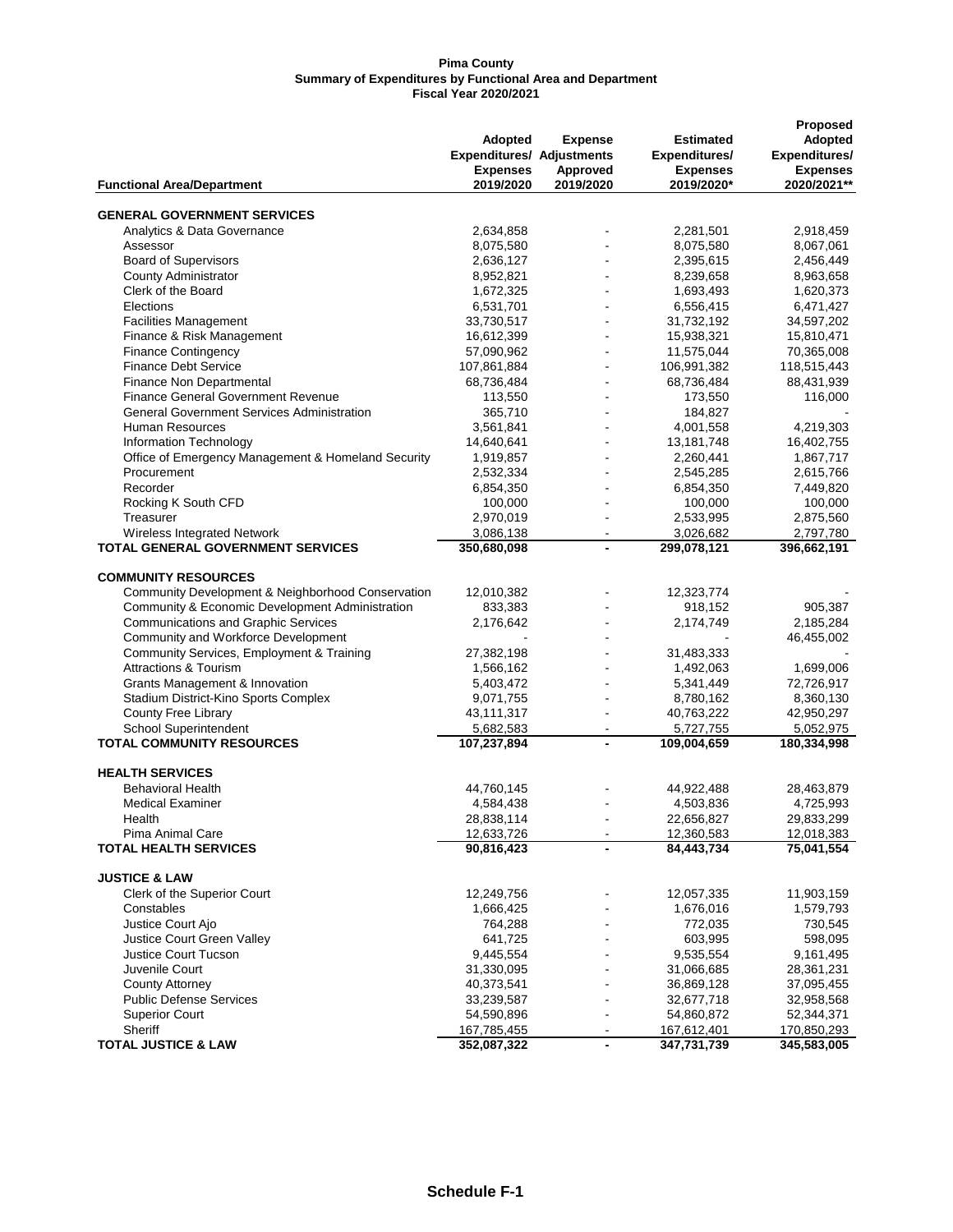|                                           |                                  |                |                  | <b>Proposed</b> |
|-------------------------------------------|----------------------------------|----------------|------------------|-----------------|
|                                           | <b>Adopted</b>                   | <b>Expense</b> | <b>Estimated</b> | Adopted         |
|                                           | <b>Expenditures/ Adjustments</b> |                | Expenditures/    | Expenditures/   |
|                                           | <b>Expenses</b>                  | Approved       | <b>Expenses</b>  | <b>Expenses</b> |
| <b>Functional Area/Department</b>         | 2019/2020                        | 2019/2020      | 2019/2020*       | 2020/2021**     |
| <b>PUBLIC WORKS</b>                       |                                  |                |                  |                 |
| <b>Capital Projects</b>                   | 131,336,737                      | ۰              | 123,443,683      | 111,438,341     |
| <b>Environmental Quality</b>              | 7,294,712                        | ۰              | 6,907,006        | 7,208,328       |
| <b>Development Services</b>               | 6,657,845                        | ۰              | 6,513,415        | 6,414,057       |
| <b>Regional Flood Control District</b>    | 16,914,213                       | ۰.             | 16,780,761       | 17,069,159      |
| Natural Resources, Parks & Recreation     | 24,138,486                       | ۰.             | 22,578,167       | 22,416,434      |
| <b>Public Works Administration</b>        | 2,762,328                        | ۰              | 2,628,083        | 2,631,190       |
| Office of Sustainability and Conservation | 1,833,270                        | ۰              | 1,795,080        | 1,789,830       |
| Transportation                            | 58,717,953                       | ۰.             | 68.683.397       | 94,723,232      |
| Regional Wastewater Reclamation           | 160.340.259                      | ٠              | 208.096.947      | 161,196,983     |
| <b>TOTAL PUBLIC WORKS</b>                 | 409,995,803                      | -              | 457,426,539      | 424,887,554     |
| <b>TOTAL ALL FUNCTIONAL AREAS</b>         | 1,310,817,540                    | -              | 1,297,684,792    | 1,422,509,302   |

**\*These amounts include actual expenditure/expenses on the modified accrual basis as of February 29, 2020, plus projected expenditures/expenses for the remainder of the fiscal year.**

**\*\* Fiscal year 2020/21 amounts do not include the impact of the following Capital Improvement Programs: Fleet Services (\$2,340,838), Information Technology (\$7,004,000), and Regional Wastewater (\$45,150,000).**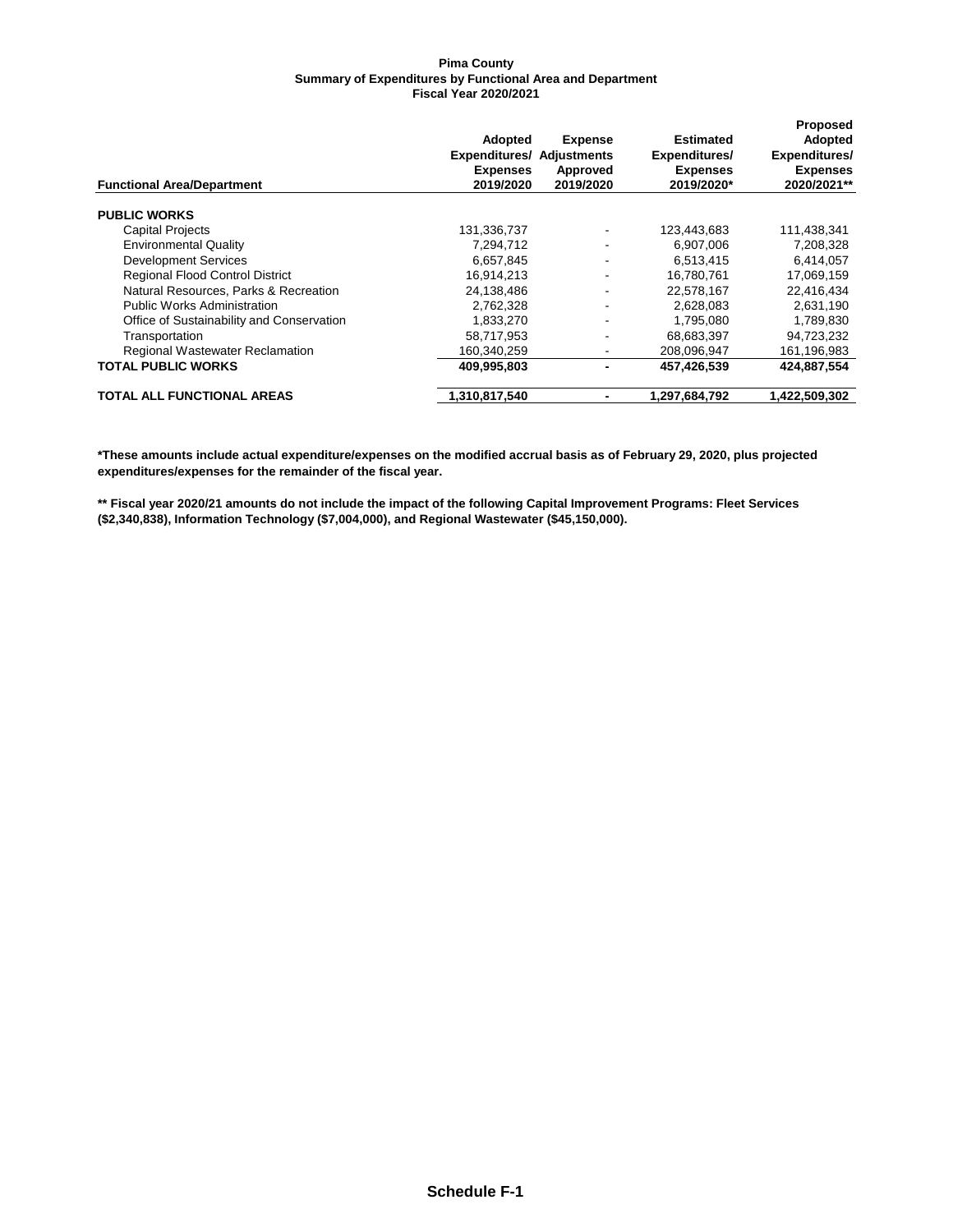| Department/Fund/Function                                 | Adopted<br><b>Expenditures/ Adjustments</b><br><b>Expenses</b><br>2019/2020 | <b>Expense</b><br>Approved<br>2019/2020 | Estimated<br>Expenditures/<br><b>Expenses</b><br>2019/2020 | Proposed<br>Adopted<br>Expenditures/<br><b>Expenses</b><br>2020/2021** |
|----------------------------------------------------------|-----------------------------------------------------------------------------|-----------------------------------------|------------------------------------------------------------|------------------------------------------------------------------------|
| <b>GENERAL GOVERNMENT SERVICES</b>                       |                                                                             |                                         |                                                            |                                                                        |
| Analytics & Data Governance General Fund                 | 2,634,858                                                                   |                                         | 2,281,501                                                  | 2,918,459                                                              |
| Assessor General Fund                                    | 8,075,580                                                                   |                                         | 8,075,580                                                  | 8,067,061                                                              |
| Board of Supervisors General Fund                        | 2,636,127                                                                   |                                         | 2,395,615                                                  | 2,456,449                                                              |
| <b>County Administrator</b>                              |                                                                             |                                         |                                                            |                                                                        |
| <b>General Fund</b>                                      | 4,649,472                                                                   |                                         | 4,547,416                                                  | 4,249,933                                                              |
| <b>Grants Fund</b>                                       | 4,303,349                                                                   |                                         | 3,692,242                                                  | 4,713,725                                                              |
| <b>Total County Administrator</b>                        | 8,952,821                                                                   |                                         | 8,239,658                                                  | 8,963,658                                                              |
| Clerk of the Board General Fund                          | 1,672,325                                                                   |                                         | 1,693,493                                                  | 1,620,373                                                              |
| Elections                                                |                                                                             |                                         |                                                            |                                                                        |
| <b>General Fund</b>                                      | 6,531,701                                                                   |                                         | 6,460,477                                                  | 6,375,772                                                              |
| <b>Grants Fund</b>                                       |                                                                             |                                         | 95,938                                                     | 95,655                                                                 |
| <b>Total Elections</b>                                   | 6,531,701                                                                   |                                         | 6,556,415                                                  | 6.471.427                                                              |
| <b>Facilities Management</b>                             |                                                                             |                                         |                                                            |                                                                        |
| <b>General Fund</b>                                      | 23,572,676                                                                  |                                         | 22, 167, 449                                               | 22,425,422                                                             |
| <b>Renewal Fund</b>                                      | 6,810,000                                                                   |                                         | 6,335,000                                                  | 8,840,000                                                              |
| Parking Garages Fund                                     | 3,347,841                                                                   |                                         | 3,229,743                                                  | 3,331,780                                                              |
| <b>Total Facilities Management</b>                       | 33,730,517                                                                  |                                         | 31,732,192                                                 | 34,597,202                                                             |
| Finance & Risk Management                                |                                                                             |                                         |                                                            |                                                                        |
| <b>General Fund</b>                                      | 16,343,455                                                                  |                                         | 15,677,377                                                 | 15,577,004                                                             |
| <b>Improvement District Funds</b>                        | 268,944                                                                     |                                         | 260,944                                                    | 233,467                                                                |
| Total Finance & Risk Management                          | 16,612,399                                                                  |                                         | 15,938,321                                                 | 15,810,471                                                             |
| <b>Finance Contingency</b>                               |                                                                             |                                         |                                                            |                                                                        |
| <b>General Fund</b>                                      | 47,065,962                                                                  |                                         | 6,055,504                                                  | 52,947,216                                                             |
| <b>Grants Fund</b>                                       | 10,025,000                                                                  |                                         | 5,519,540                                                  | 17,417,792                                                             |
| <b>Total Finance Contingency</b>                         | 57,090,962                                                                  |                                         | 11,575,044                                                 | 70,365,008                                                             |
| Finance Debt Service Fund                                | 107,861,884                                                                 | ٠                                       | 106,991,382                                                | 118,515,443                                                            |
| Finance Non Departmental General Fund                    | 68,736,484                                                                  |                                         | 68,736,484                                                 | 88,431,939                                                             |
| Finance General Government Revenue General Fund          | 113,550                                                                     |                                         | 173,550                                                    | 116,000                                                                |
| General Government Services Administration General Fund  | 365,710                                                                     |                                         | 184,827                                                    |                                                                        |
| Human Resources General Fund                             | 3,561,841                                                                   |                                         | 4,001,558                                                  | 4,219,303                                                              |
| Information Technology General Fund                      | 14,640,641                                                                  |                                         | 13, 181, 748                                               | 16,402,755                                                             |
| Office of Emergency Management & Homeland Security       |                                                                             |                                         |                                                            |                                                                        |
| <b>General Fund</b>                                      | 641,527                                                                     |                                         | 641,527                                                    | 594,723                                                                |
| <b>Grants Fund</b>                                       | 1,278,330                                                                   |                                         | 1,618,914                                                  | 1,272,994                                                              |
| Total Office of Emergency Management & Homeland Security | 1,919,857                                                                   |                                         | 2.260.441                                                  | 1,867,717                                                              |
| <b>Procurement General Fund</b>                          | 2,532,334                                                                   |                                         | 2,545,285                                                  | 2,615,766                                                              |
| Recorder                                                 |                                                                             |                                         |                                                            |                                                                        |
| General Fund                                             | 6,246,462                                                                   |                                         | 6,246,462                                                  | 6,672,956                                                              |
| Document Storage & Retrieval Fund                        | 607,888                                                                     | $\blacksquare$                          | 607,888                                                    | 776,864                                                                |
| <b>Total Recorder</b>                                    | 6,854,350                                                                   |                                         | 6,854,350                                                  | 7,449,820                                                              |
| Rocking K South CFD Special Revenue Fund                 | 100,000                                                                     |                                         | 100,000                                                    | 100,000                                                                |
| Treasurer                                                |                                                                             |                                         |                                                            |                                                                        |
| General Fund                                             | 2,620,019                                                                   |                                         | 2,483,995                                                  | 2,495,560                                                              |
| <b>Taxpayer Information Fund</b>                         | 350,000                                                                     |                                         | 50,000                                                     | 380,000                                                                |
| <b>Total Treasurer</b>                                   | 2,970,019                                                                   |                                         | 2,533,995                                                  | 2,875,560                                                              |
| Wireless Integrated Network Special Revenue Fund         | 3,086,138                                                                   | ٠                                       | 3,026,682                                                  | 2,797,780                                                              |
| TOTAL GENERAL GOVERNMENT SERVICES                        | 350,680,098                                                                 | ٠                                       | 299,078,121                                                | 396,662,191                                                            |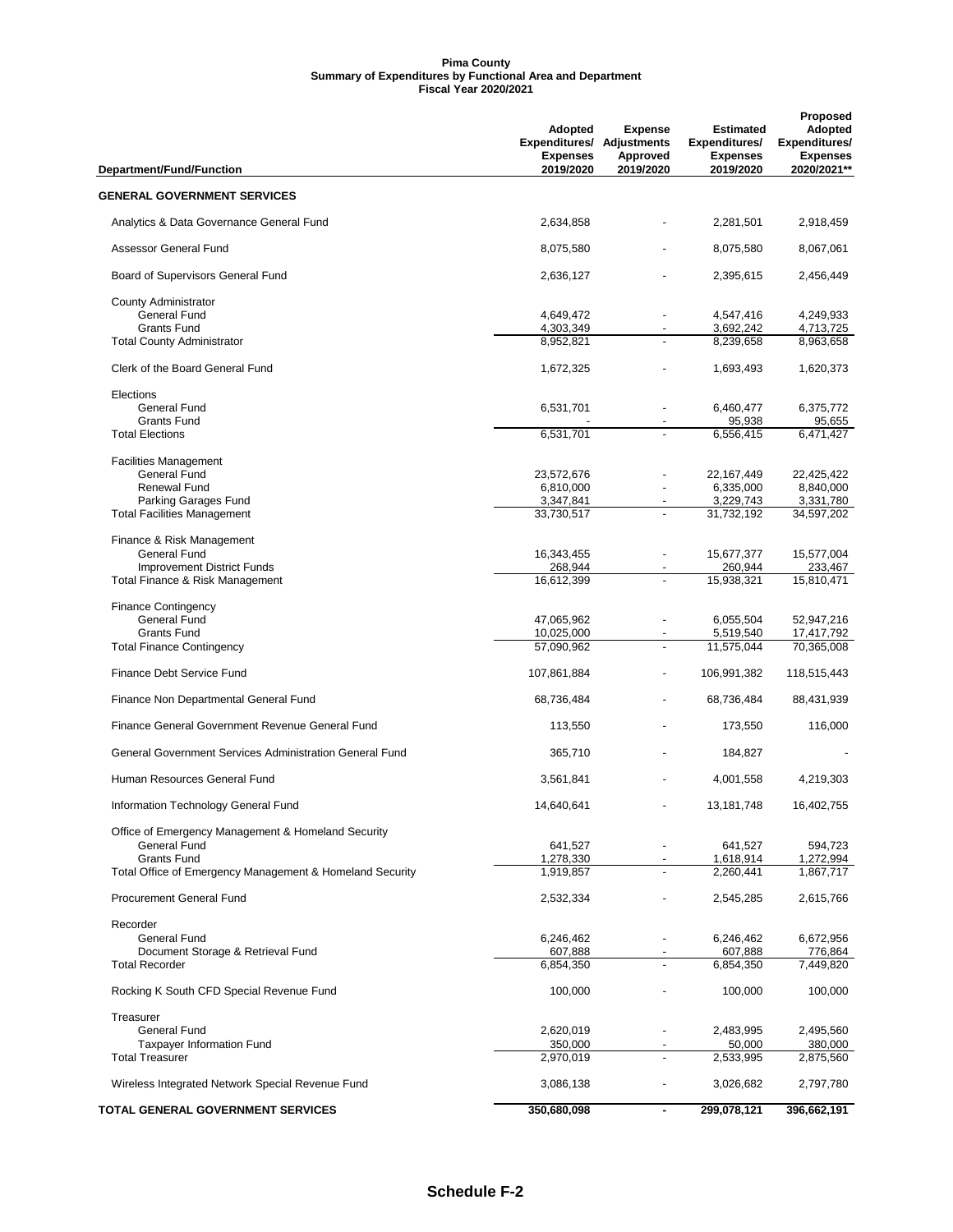| Department/Fund/Function                                     | Adopted<br><b>Expenditures/ Adjustments</b><br><b>Expenses</b><br>2019/2020 | <b>Expense</b><br>Approved<br>2019/2020 | <b>Estimated</b><br>Expenditures/<br><b>Expenses</b><br>2019/2020 | <b>Proposed</b><br>Adopted<br>Expenditures/<br><b>Expenses</b><br>2020/2021** |
|--------------------------------------------------------------|-----------------------------------------------------------------------------|-----------------------------------------|-------------------------------------------------------------------|-------------------------------------------------------------------------------|
| <b>COMMUNITY RESOURCES</b>                                   |                                                                             |                                         |                                                                   |                                                                               |
| Community Development & Neighborhood Conservation            |                                                                             |                                         |                                                                   |                                                                               |
| General Fund                                                 | 4,753,089                                                                   |                                         | 4,798,230                                                         |                                                                               |
| <b>Grants Fund</b>                                           | 7,210,293                                                                   |                                         | 7,525,544                                                         |                                                                               |
| <b>Housing Trust Fund</b>                                    | 47,000                                                                      |                                         |                                                                   |                                                                               |
| Total Community Development & Neighborhood Conservation      | 12,010,382                                                                  | ÷.                                      | 12,323,774                                                        |                                                                               |
| Community & Economic Development Administration General Fund | 833,383                                                                     |                                         | 918,152                                                           | 905,387                                                                       |
| Communications and Graphic Services General Fund             | 2,176,642                                                                   |                                         | 2.174.749                                                         | 2,185,284                                                                     |
| Community & Workforce Development                            |                                                                             |                                         |                                                                   |                                                                               |
| General Fund                                                 |                                                                             |                                         |                                                                   | 12,633,954                                                                    |
| <b>Grants Fund</b>                                           |                                                                             |                                         |                                                                   | 32,604,245                                                                    |
| <b>Housing Trust Fund</b>                                    |                                                                             |                                         |                                                                   | 50,000                                                                        |
| Pima Vocational High School                                  |                                                                             |                                         |                                                                   | 1,156,803                                                                     |
| Special Programs<br>Total Community & Workforce Development  |                                                                             |                                         |                                                                   | 10,000<br>46,455,002                                                          |
|                                                              |                                                                             |                                         |                                                                   |                                                                               |
| Community Services, Employment & Training                    |                                                                             |                                         |                                                                   |                                                                               |
| <b>General Fund</b>                                          | 7,934,505                                                                   |                                         | 8,183,560                                                         |                                                                               |
| <b>Grants Fund</b>                                           | 18,365,017                                                                  |                                         | 22,383,246                                                        |                                                                               |
| Pima Vocational High School                                  | 1,082,676                                                                   |                                         | 916.527                                                           |                                                                               |
| Total Community Services, Employment & Training              | 27,382,198                                                                  |                                         | 31,483,333                                                        |                                                                               |
| <b>Attractions &amp; Tourism Special Revenue</b>             | 1,566,162                                                                   |                                         | 1,492,063                                                         | 1,699,006                                                                     |
| Grants Management & Innovation                               |                                                                             |                                         |                                                                   |                                                                               |
| <b>General Fund</b>                                          | 4,273,043                                                                   | ٠                                       | 4,048,860                                                         | 4,051,685                                                                     |
| <b>Grants Fund</b>                                           | 1,130,429                                                                   | $\overline{\phantom{a}}$                | 1,292,589                                                         | 68,675,232                                                                    |
| Total Grants Management & Innovation                         | 5,403,472                                                                   |                                         | 5,341,449                                                         | 72,726,917                                                                    |
| Stadium District-Kino Sports Complex Special Revenue         | 9,071,755                                                                   |                                         | 8,780,162                                                         | 8,360,130                                                                     |
| County Free Library Special Revenue                          | 43,111,317                                                                  |                                         | 40,763,222                                                        | 42,950,297                                                                    |
| School Superintendent                                        |                                                                             |                                         |                                                                   |                                                                               |
| General Fund                                                 | 1,772,558                                                                   |                                         | 1,817,730                                                         | 1,905,953                                                                     |
| <b>Grants Fund</b>                                           | 1,654,059                                                                   | $\overline{a}$                          | 1,654,059                                                         | 1,654,059                                                                     |
| School Reserve Fund                                          | 2,255,966                                                                   |                                         | 2,255,966                                                         | 1,492,963                                                                     |
| <b>Total School Superintendent</b>                           | 5,682,583                                                                   |                                         | 5,727,755                                                         | 5,052,975                                                                     |
| <b>TOTAL COMMUNITY RESOURCES</b>                             | 107,237,894                                                                 | ٠                                       | 109,004,659                                                       | 180,334,998                                                                   |
| <b>HEALTH SERVICES</b>                                       |                                                                             |                                         |                                                                   |                                                                               |
|                                                              |                                                                             |                                         |                                                                   |                                                                               |
| <b>Behavioral Health</b>                                     |                                                                             |                                         |                                                                   |                                                                               |
| General Fund<br><b>Grants Fund</b>                           | 44,760,145                                                                  |                                         | 44,847,145<br>75,343                                              | 28,108,766<br>355,113                                                         |
| <b>Total Behavioral Health</b>                               | 44,760,145                                                                  |                                         | 44,922,488                                                        | 28,463,879                                                                    |
|                                                              |                                                                             |                                         |                                                                   |                                                                               |
| <b>Medical Examiner</b>                                      |                                                                             |                                         |                                                                   |                                                                               |
| <b>General Fund</b><br><b>Grants Fund</b>                    | 4,394,817                                                                   |                                         | 4,152,678                                                         | 4,595,583<br>110,830                                                          |
| Special Programs                                             | 124,541<br>65,080                                                           |                                         | 335,058<br>16,100                                                 | 19,580                                                                        |
| <b>Total Medical Examiner</b>                                | 4,584,438                                                                   |                                         | 4,503,836                                                         | 4,725,993                                                                     |
|                                                              |                                                                             |                                         |                                                                   |                                                                               |
| <b>Health Services</b>                                       |                                                                             |                                         |                                                                   |                                                                               |
| <b>Health Services</b>                                       | 16,393,656                                                                  |                                         | 12,012,206                                                        | 16,507,057                                                                    |
| <b>Grants Fund</b>                                           | 12,444,458                                                                  | ٠                                       | 10,644,621                                                        | 13,326,242                                                                    |
| <b>Total Health Services</b>                                 | 28,838,114                                                                  |                                         | 22,656,827                                                        | 29,833,299                                                                    |
| Pima Animal Care Center                                      |                                                                             |                                         |                                                                   |                                                                               |
| <b>General Fund</b><br><b>Grants Fund</b>                    | 11,629,051                                                                  | $\overline{\phantom{0}}$                | 11,541,008<br>819,575                                             | 11,090,419<br>927,964                                                         |
| <b>Total Pima Animal Care Center</b>                         | 1,004,675<br>12,633,726                                                     | $\overline{a}$                          | 12,360,583                                                        | 12,018,383                                                                    |
|                                                              |                                                                             |                                         |                                                                   |                                                                               |
| <b>TOTAL HEALTH SERVICES</b>                                 | 90,816,423                                                                  | $\blacksquare$                          | 84,443,734                                                        | 75,041,554                                                                    |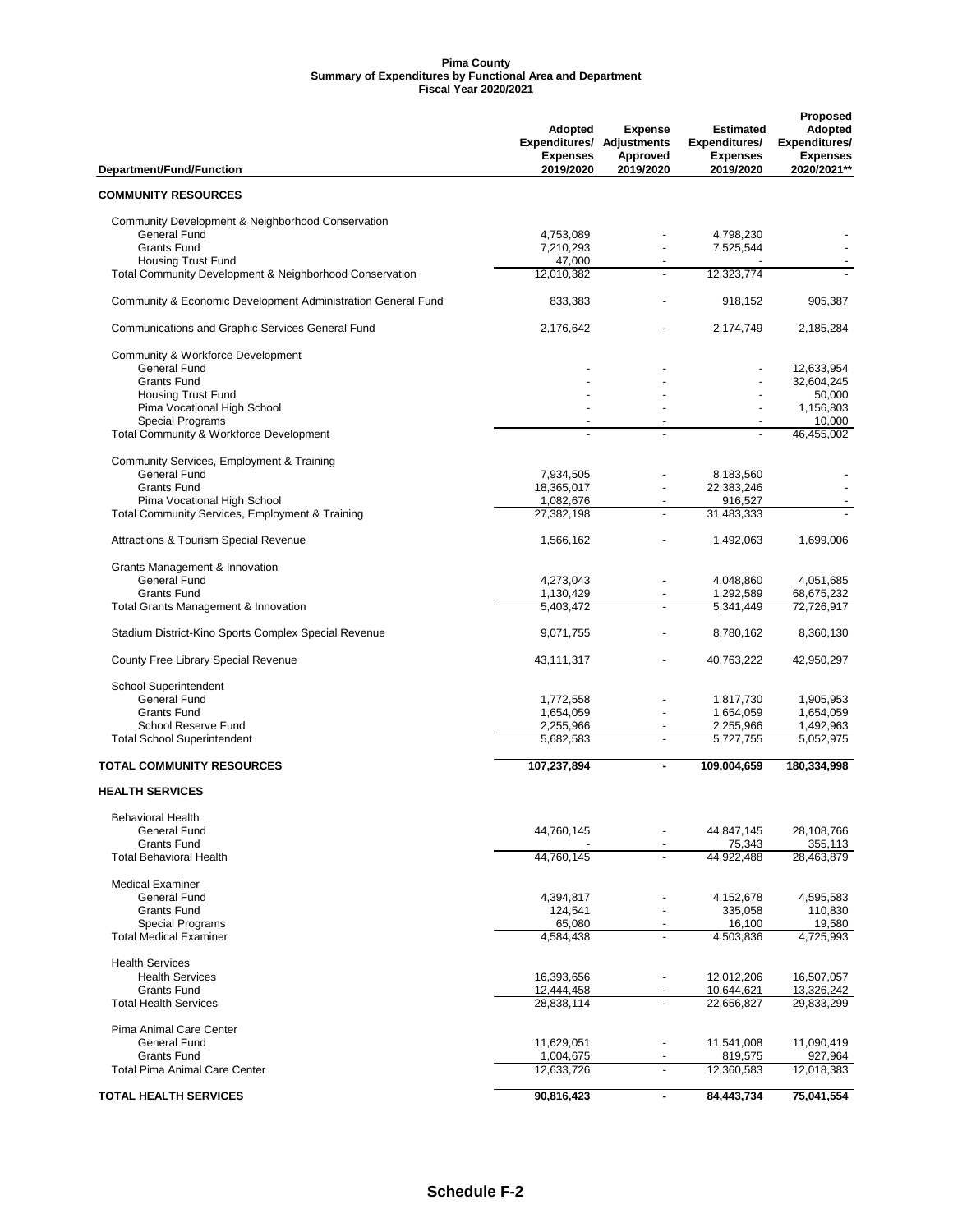|                                                              | <b>Adopted</b>                                      | <b>Expense</b>           | <b>Estimated</b>                 | Proposed<br>Adopted              |  |
|--------------------------------------------------------------|-----------------------------------------------------|--------------------------|----------------------------------|----------------------------------|--|
|                                                              | <b>Expenditures/ Adjustments</b><br><b>Expenses</b> | Approved                 | Expenditures/<br><b>Expenses</b> | Expenditures/<br><b>Expenses</b> |  |
| Department/Fund/Function                                     | 2019/2020                                           | 2019/2020                | 2019/2020                        | 2020/2021**                      |  |
| <b>JUSTICE &amp; LAW</b>                                     |                                                     |                          |                                  |                                  |  |
| Clerk of the Superior Court                                  |                                                     |                          |                                  |                                  |  |
| <b>General Fund</b>                                          | 11,152,373                                          |                          | 11, 152, 373                     | 10,858,767                       |  |
| <b>Grants Fund</b>                                           | 12,144                                              |                          |                                  |                                  |  |
| <b>Special Programs</b>                                      | 1,085,239                                           |                          | 904,962                          | 1,044,392                        |  |
| Total Clerk of the Superior Court                            | 12,249,756                                          |                          | 12,057,335                       | 11,903,159                       |  |
| Constables                                                   |                                                     |                          |                                  |                                  |  |
| General Fund                                                 | 1,666,425                                           | ٠                        | 1,666,425                        | 1,549,793                        |  |
| <b>Grants Fund</b>                                           |                                                     |                          | 9,591                            | 30,000                           |  |
| <b>Total Constables</b>                                      | 1,666,425                                           |                          | 1,676,016                        | 1,579,793                        |  |
| Justice Court Ajo                                            |                                                     |                          |                                  |                                  |  |
| <b>General Fund</b>                                          | 738,355                                             |                          | 745,855                          | 701,140                          |  |
| <b>Grants Fund</b>                                           | 4,933                                               |                          | 5,180                            | 7,555                            |  |
| <b>Special Programs</b>                                      | 21,000<br>764,288                                   |                          | 21,000<br>772,035                | 21,850<br>730,545                |  |
| <b>Total Justice Court Ajo</b>                               |                                                     |                          |                                  |                                  |  |
| Justice Court Green Valley                                   |                                                     |                          |                                  |                                  |  |
| <b>General Fund</b><br><b>Special Programs</b>               | 580,435                                             |                          | 559,719                          | 558,700                          |  |
| <b>Total Justice Court Green Valley</b>                      | 61,290<br>641,725                                   |                          | 44,276<br>603,995                | 39,395<br>598,095                |  |
|                                                              |                                                     |                          |                                  |                                  |  |
| Justice Court Tucson                                         |                                                     |                          |                                  |                                  |  |
| <b>General Fund</b>                                          | 7,604,441                                           |                          | 7,604,441                        | 7,371,375                        |  |
| <b>Special Programs</b><br><b>Total Justice Court Tucson</b> | 1,841,113<br>9,445,554                              |                          | 1,931,113<br>9,535,554           | 1,790,120<br>9,161,495           |  |
|                                                              |                                                     |                          |                                  |                                  |  |
| Juvenile Court                                               |                                                     |                          |                                  |                                  |  |
| <b>General Fund</b>                                          | 22,265,881                                          |                          | 22,458,093                       | 21,094,603                       |  |
| <b>Grants Fund</b>                                           | 1,259,042                                           |                          | 955,133                          | 1,086,680                        |  |
| <b>Special Programs</b><br><b>Total Juvenile Court</b>       | 7,805,172<br>31,330,095                             | $\overline{a}$           | 7,653,459<br>31,066,685          | 6,179,948<br>28,361,231          |  |
|                                                              |                                                     |                          |                                  |                                  |  |
| <b>County Attorney</b><br><b>General Fund</b>                |                                                     |                          |                                  |                                  |  |
| <b>Grants Fund</b>                                           | 24,169,824<br>4,259,628                             | ÷.                       | 24,094,737<br>3,596,619          | 23,095,778<br>4,297,556          |  |
| <b>Special Programs</b>                                      | 11,944,089                                          | $\overline{\phantom{0}}$ | 9,177,772                        | 9,702,121                        |  |
| <b>Total County Attorney</b>                                 | 40,373,541                                          | $\overline{a}$           | 36,869,128                       | 37,095,455                       |  |
| <b>Public Defense Services</b>                               |                                                     |                          |                                  |                                  |  |
| <b>General Fund</b>                                          | 32,735,632                                          |                          | 32,376,256                       | 30.989.092                       |  |
| <b>Grants Fund</b>                                           |                                                     |                          |                                  | 1,588,847                        |  |
| <b>Special Programs</b>                                      | 503,955                                             |                          | 301,462                          | 380,629                          |  |
| <b>Total Public Defense Services</b>                         | 33,239,587                                          |                          | 32,677,718                       | 32,958,568                       |  |
| <b>Superior Court</b>                                        |                                                     |                          |                                  |                                  |  |
| <b>General Fund</b>                                          | 36,229,328                                          |                          | 36,558,278                       | 34,385,896                       |  |
| <b>Grants Fund</b>                                           | 988,625                                             |                          | 981,735                          | 1,498,297                        |  |
| <b>Special Programs</b>                                      | 17,372,943                                          |                          | 17,320,859                       | 16,460,178                       |  |
| <b>Total Superior Court</b>                                  | 54,590,896                                          | $\overline{a}$           | 54,860,872                       | 52,344,371                       |  |
| Sheriff                                                      |                                                     |                          |                                  |                                  |  |
| General Fund                                                 | 158,564,293                                         |                          | 158,587,080                      | 159,491,549                      |  |
| <b>Grants Fund</b>                                           | 3,239,619                                           |                          | 3,143,778                        | 5,373,259                        |  |
| <b>Special Programs</b>                                      | 5,981,543                                           |                          | 5,881,543                        | 5,985,485                        |  |
| <b>Total Sheriff</b>                                         | 167,785,455                                         | $\overline{a}$           | 167,612,401                      | 170,850,293                      |  |
| <b>TOTAL JUSTICE &amp; LAW</b>                               | 352,087,322                                         |                          | 347,731,739                      | 345,583,005                      |  |
| <b>PUBLIC WORKS</b>                                          |                                                     |                          |                                  |                                  |  |
| Capital Projects Fund                                        | 131,336,737                                         |                          | 123,443,683                      | 111,438,341                      |  |
| <b>Environmental Quality</b>                                 |                                                     |                          |                                  |                                  |  |
| Solid Waste Management - General Fund                        | 1,406,042                                           |                          | 1,307,519                        | 1,340,428                        |  |
| <b>Environmental Quality Fund</b>                            | 3,502,797                                           |                          | 3,542,797                        | 3,294,452                        |  |
| <b>Grants Fund</b><br><b>Tire Fund</b>                       | 1,077,873                                           |                          | 865,169                          | 1,309,736                        |  |
| <b>Total Environmental Quality</b>                           | 1,308,000<br>7,294,712                              | $\overline{a}$           | 1,191,521<br>6,907,006           | 1,263,712<br>7,208,328           |  |
|                                                              |                                                     |                          |                                  |                                  |  |